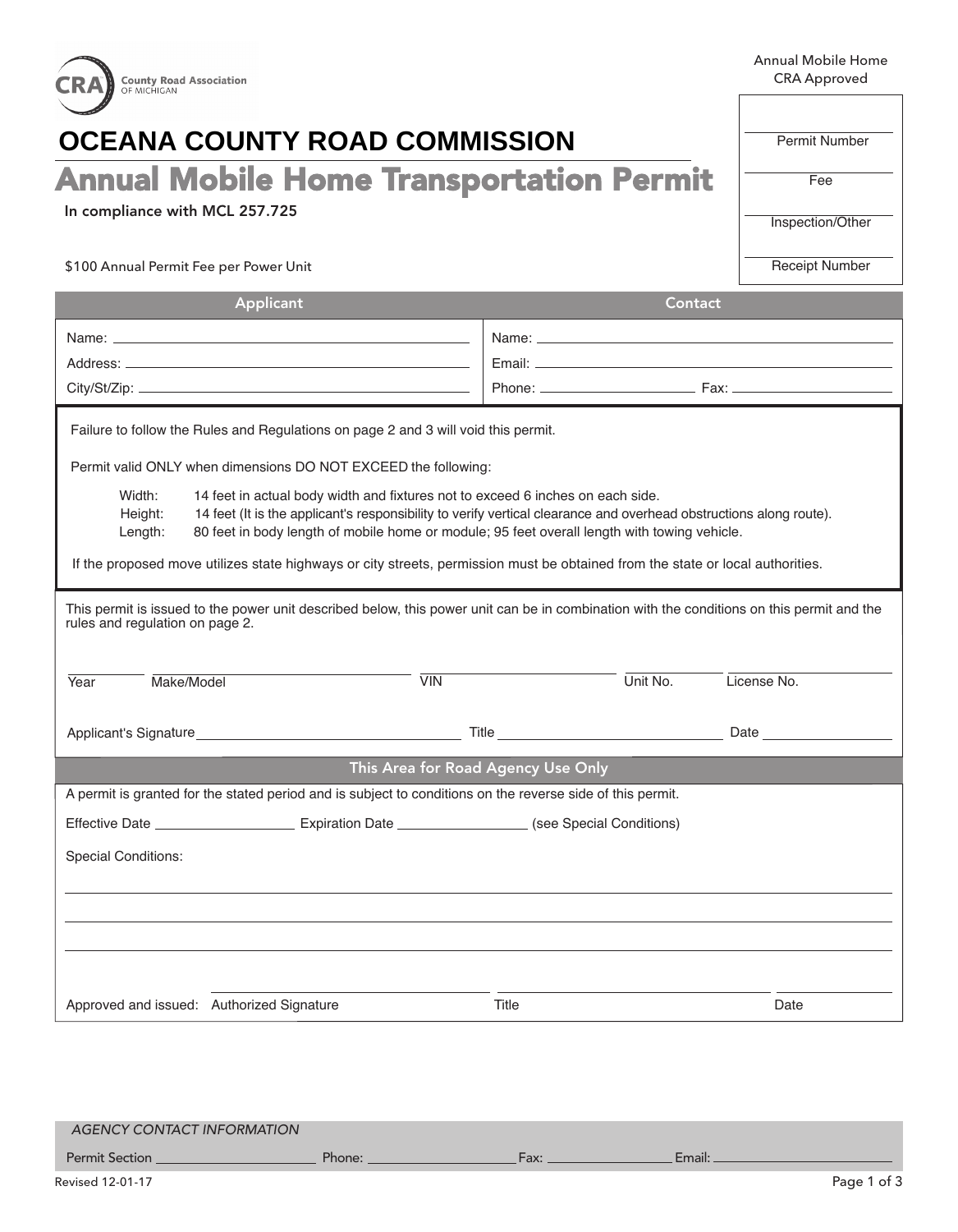## **RULES AND REGULATIONS**

- 1) Permits are automatically invalidated by the violation of any of the conditions specified by the terms of the permit or false information given on the application. Failure to comply with the conditions of this permit shall be just cause for the immediate suspension or revocation of any or all permits and the operator and/or owner of the vehicle subject to appropriate legal action.
- 2) Oversize permits are issued for daylight hours only, Monday through Friday. Permits are not valid from 12 noon on the day preceding and continuing until daylight of the 1st day after the holidays here listed: New Year's Day, Memorial Day, Fourth of July, Labor Day, Thanksgiving Day, Christmas, except with the approval of the Permits Department when emergency repair movements are neces sary in the best interest of public safety and welfare. Permit valid only if favorable driving and traffic provisions prevail.
- 3) The movement shall not impede other traffic in an unreasonable manner and at no time shall traffic be blocked from use of the high way. Vehicles and loads shall not be parked loaded or unloaded on the highway at any time.
- 4) Vehicles shall be registered as required by the Michigan vehicle code and will not violate any statute or valid ordinance, rule or regulation by any state agency or sub-division of the state. Vehicles are to comply with all statutory provisions as to other permits, licensing, motor vehicle equipment and operation.
- 5) The driver of the vehicle shall carry copies of this permit and rules in the vehicle to which it applies and shall have these documents available for inspection by any police officer, motor carrier officer or Road Agency employee or duly authorized road agency agent.
- 6) Applicant shall be responsible for any damage caused to wires, mailboxes, trees, buildings or the road, including the structures and appurtenances, and shall reimburse the appropriate parties for any damage caused by the moving of said vehicle or load.The applicant shall assure that the road agency is held harmless of any claim arising out of or related to the moving of said vehicle, load or its presence on or use of the highway by said vehicle and load. The applicant agrees to reimburse the agency for any damage resulting from disregard of this permit.
- 7) Permits are not valid if insurance expires. Applicant to present evidence that at least the following insurance coverage shall be in full force and effect on each vehicle while operating on the public highways under special permit:

| Bodily Injury liability - each person     | \$500,000.00              |
|-------------------------------------------|---------------------------|
| Bodily Injury liability - each accident   | \$1,000,000.00            |
| Property Damage liability - each accident | \$1,000,000.00            |
| Single Limit Policy                       | \$1,000,000.00            |
| Worker's Compensation                     | <b>Statutory Coverage</b> |

- 8) Permits will be issued only for vehicles owned by the applicant or operated under a bona fide lease or rental agreement. The applicant may be required to deposit a reasonable inspection fee and to furnish a good and sufficient cash bond to cover any damage that might occur to roads, bridges, or highway structures, by the movement of vehicles and objects under the proposed permit.
- 9) Permits will not be issued for oversize or overweight vehicles or loads which can be readily dismantled, reduced or otherwise rearranged to come within the legal limits. Permits will in no way supersede posted axle loading limits on any bridge or highway. The applicant agrees to reimburse the Road Agency for any damage resulting from disregard of such postings.
- 10) The equipment shall be loaded on the vehicle in such a manner to reduce to a minimum the excess over statutory size or weight limitations and the least width or length dimensions becomes the width of the load. The Applicant shall verify the route is clear of overhead obstructions prior to any movements. Striking or damage to any structure or facility will be perceived to be noncompliance with this section and will result in termination of this permit.
- 11) The Road Agency may temporarily suspend or revoke an Annual Mobile Home Permit, either in its entirety or in respect to certain of its provisions, due to seasonal conditions, other special conditions or if it is in the interest of the public's safety.
- 12) The vehicle shall not be loaded or unloaded within the outer shoulder limits of any county road unless permitted by an officer or the Road Agency.

## *AGENCY CONTACT INFORMATION*